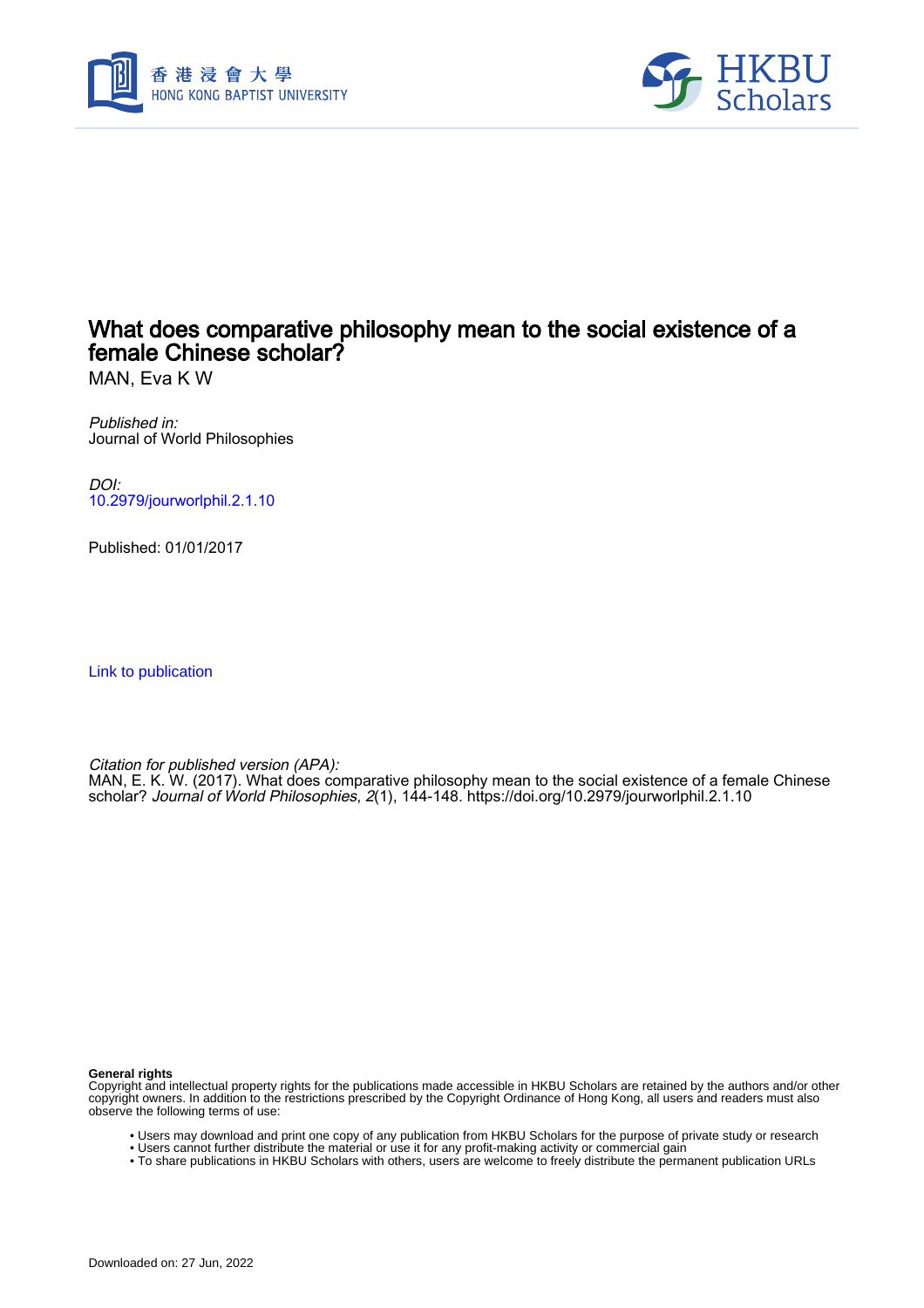## *What Does Comparative Philosophy Mean to the Social Existence of a Female Chinese Scholar?*

 $\overline{\phantom{a}}$  , and the contract of the contract of the contract of the contract of the contract of the contract of the contract of the contract of the contract of the contract of the contract of the contract of the contrac

## EVA KIT WAH MAN

*\_\_\_\_\_\_\_\_\_\_\_\_\_\_\_*

Hong Kong Baptist University, Hong Kong SAR, China (evaman@hkbu.edu.hk)

*In this short autobiographical essay, I reflect upon what comparative philosophy could mean to the social existence of a female Chinese scholar like me. I argue that comparative studies have been beneficial to people like me who live in hybrid, ex-colonial spaces. Comparative philosophy has allowed me to develop, and hone, my own understanding of issues pertaining to feminist theory and aesthetics. It has also aided me in recontextualizing and reappropriating some elements of my Confucian background.*

Keywords: comparative aesthetics; comparative philosophy; Confucianism; cross-cultural studies; feminist theory; social existence

Philosophy has never been a popular major for female freshmen entering undergraduate studies in Hong Kong. Traditional parents thought that the ideal professions for their daughters were in teaching, nursing, social work, public relations, administration or support. The majors offered by the Faculty of Arts or Social Sciences provide skills that female students should acquire.

I joined the Faculty of Arts at the Chinese University of Hong Kong (CUHK) in the 1980s as a result of a heartbreaking incident. I was so devoted to acting and directing during my post-secondary school years that I came to learn about the first School of Communication at the Hong Kong Baptist College (HKBC). Yet bowing to the expectation of my father, I also applied to the Faculty of Arts at the CUHK. I was accepted by both institutions. I still recall receiving the call for an orientation camp from a CUHK student union member on a morning in July. My father picked up the phone. His face glowed with happiness and I dared not to tell him I was actually waiting for news from the HKBC. The admission letter from HKBC's School of Communication was dropped in our mailbox the next day. My father opened it. Chinese parents occasionally intrude on their children's privacy, as they think it is a necessary parenting practice. He tore the letter into pieces and labelled my dream "vanity." The School of Communication, according to him, was an incubating center for movie stars and television artists, which were professions full of temptation for riches and fame. I picked up the pieces of paper and soaked my pillows in tears that night, for my dream of being a performing artist was shattered.

I was offered an undergraduate placement by the Philosophy and Religious Studies Department at the CUHK. The first two weeks were tumultuous. I took Introduction to Religious Studies and Introduction to Philosophy to begin with. The reading assignments were more than a naïve young Christian girl like me could handle. They were abstract, sophisticated and unfamiliar. I was in the university library searching for encyclopedia and dictionaries, trying to understand every strange English word that I had not encountered before. I had no help at all, and I was desperate. These feelings changed when I met a tutor who demonstrated his strong passion for the philosophical reflections of Søren Kierkegaard. I then realized how influential a philosophy tutor could be.

The young senior, Stephen, took us all to a campsite. We formed a circle and listened to a Catholic person talking about his life story. His father was imprisoned for smuggling drugs when he was born and he had never met him. He was then adopted and found his sanctuary in the Catholic church. Kierkegaard's work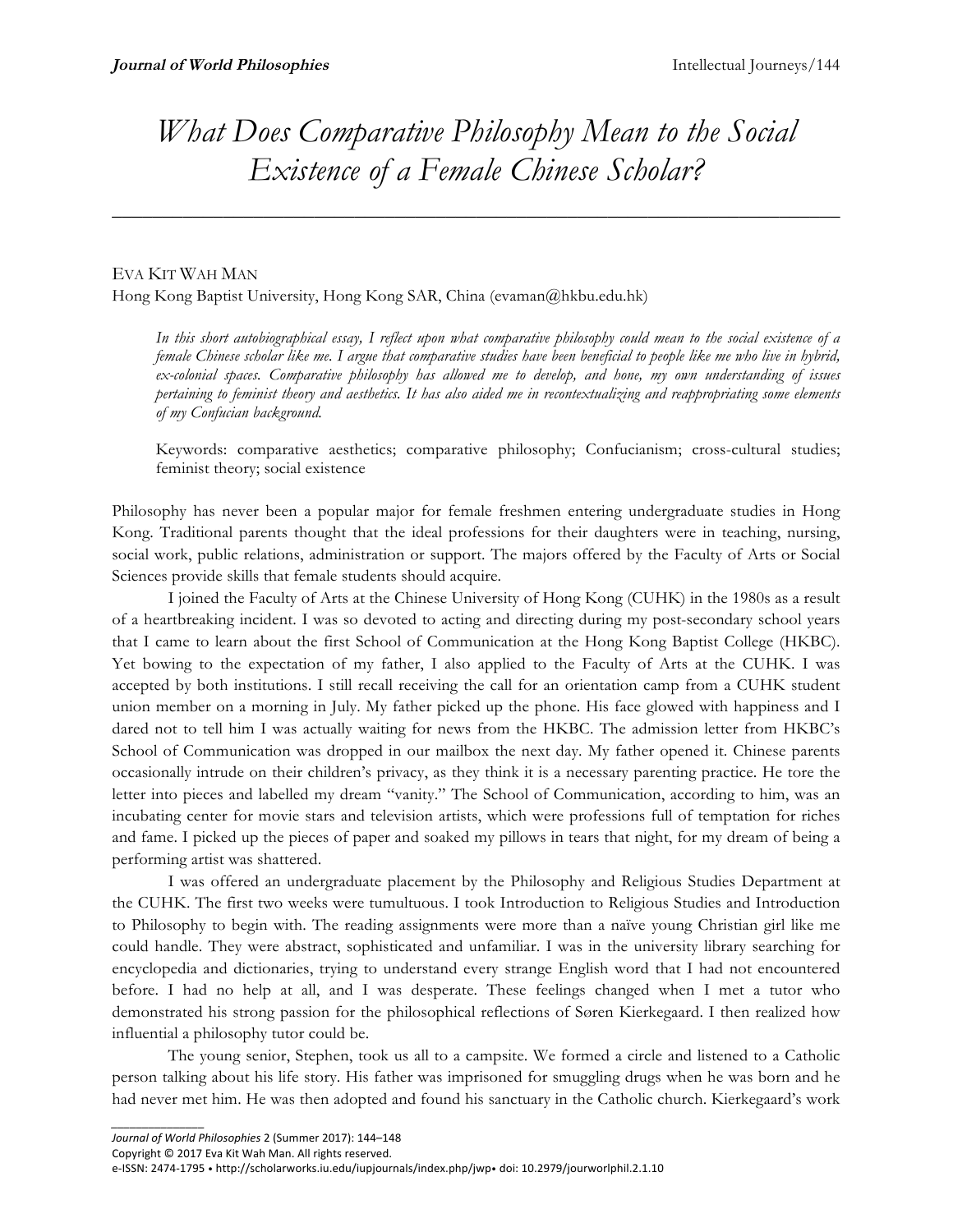on Christianity led him to deeper philosophical reflection. I have to say I was deeply moved by Stephen's delivery and lines of thought, and admitted immediately that this was what a university student should study, making enquiries about ultimate truths and values. I was proud to be a university student in Hong Kong, as there were only two universities in the ex-colony in the 1980s. It was so competitive that enrollment would make all parents proud, including my father.

My father, due to the Sino-Japanese war in the 1940s, never received any education beyond junior high school. Like most traditional Chinese fathers, he did not motivate his daughters to pursue higher education. However, under the umbrella of the Faculty of Arts, I was safe to choose a major. Yet, with all the practical and daily preoccupations that surround a woman, I shared Simone de Beauvoir's view that it is difficult for a woman to conceive metaphysics and all its fervors, when she has to respond to and be responsible for all of the concrete daily chores. My thought was boxed with romantic anticipations and love affairs in my youth from reading the *Mills and Boons* series. Yet, I was also inspired by the readings and discussions I was assigned as a philosophy undergraduate. Compared to my male classmates, I was driven by examinations, whereas they exercised their capabilities and keen interests in abstract thinking and logical analysis. I remembered I excelled in ethics and aesthetics courses, but hated courses such as symbolic logic and analytical philosophy.

I graduated with fair grades and honors, and remained a student and a graduate that not many teachers or classmates would mention or even remember. The only shining event in my undergraduate days was when I was named "Best Director" for a play I directed for an inter-college competition. After graduation, I entered the workforce as a civil servant, drank with teacups marked with the crown of Queen Elizabeth II and followed a nine-to-five workday routine. I was not happy and was never satisfied. I took classes in film criticism and rock music history after work just to continue the intellectual pursuit that was initiated by my major in philosophy. It only came to my belated awareness that philosophical orientation was successfully instilled in me, in a female embodied self and a person with an intellectual appetite. It is a feeling of a whole person, but not parts, that the so-called camps of ideas and substances, mind and body, and abstract and concreteness were all mingled in an integrated whole in my real existence.

Two years later, I became the first female program officer employed by a powerful associate Director of Broadcasting and worked at RTHK, the Hong Kong government radio and television. I had the opportunity to interview celebrated authors, film directors, artists and scholars. It was when I conducted the interviews that the intellectual thirst cried from inside: "Who am I and what am I doing here?" The shameful feeling of my ignorance and shallow knowledge drove me to make an immediate improvement. I could no longer bear failing to dig out in fullness from interviewees who were just too brilliant for my questions. I finally resigned from Radio Television Hong Kong and joined the Graduate School at CUHK as a Master student in philosophy.

This motion at that time of my life put a lot of pressure on my marriage. I was married to a man from a Chiu Chow background, which is a Cantonese clan that is well known for its traditional gender values and expectations on women. My then husband was not comfortable with my plan to pursue a graduate degree. The intimidating feeling intensified when my daughter was born. An interesting incident that I recall was how I hid myself in the small kitchen when my newborn was sleeping, reading *Phenomenology of Aesthetic Experience* written by Mikel Dufrenne. I was so into it that I did not notice my mother-in-law's shocked face when she found me hiding in the dark reading an English book, leaving my newborn behind. In her mind, the last thing a mother should be doing is reading and thinking. My newborn was taken away from me during the first two years of my motherhood. I was judged as being "unfit" for the role. While accompanying my daughter to Sunday school, on numerous occasions other mothers would come to me to report her "attention-seeking behavior" and to make comments, such as "Why are you so ambitious?" and "Why do you have to go for a Ph.D.?"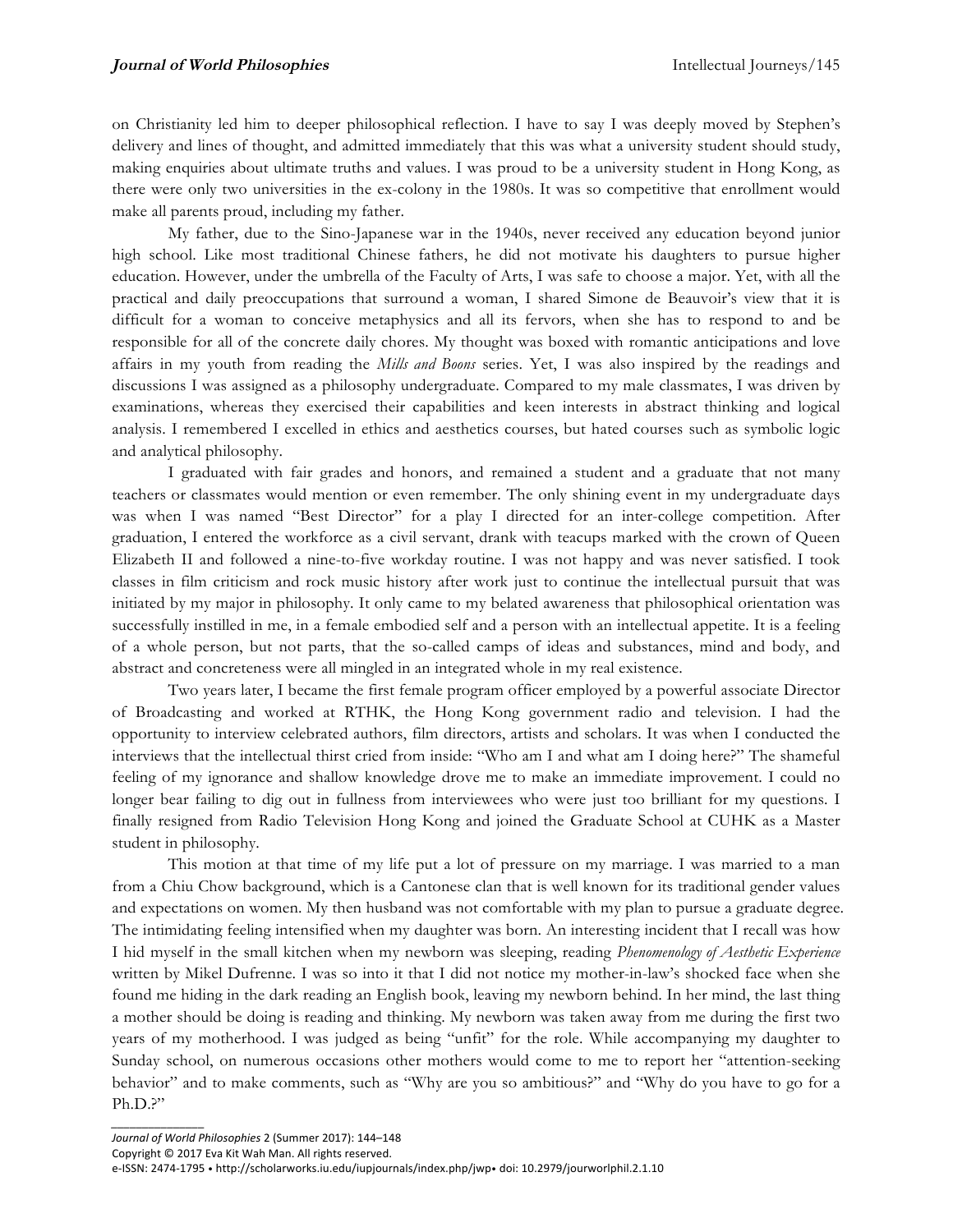Getting a Ph.D. in Philosophy continues to be something more perplexing than getting a medical degree for a Chinese woman, even in the ex-colony of Hong Kong. The choice is neither practical nor necessary. It is just too abstract and weird. It explains why when I was asked about what I was doing when I started teaching, my answer was always just "teaching." "Are you teaching in a primary school?" "In a secondary school?" "What kind of subject are you teaching?" You don't want to know the answers. When I got my Ph.D., I learned that I was one of the few female Ph.D. in philosophy in Hong Kong.

My marriage finally ended as a result of disagreements, wrong expectations and prejudices, and before that, psychological sufferings, hurtful words and indifference. It was during that period that I started to turn to feminist philosophy, a discipline that I had never been exposed to during my 10 years of university philosophy education. All of my professors were Chinese (mainly Taiwanese) males who did not encourage female students to study philosophy, but did not mind granting them high grades when they performed well. The least one would expect to learn from them was the gender dimension. My inclination toward feminist philosophy was not due to any external influences, but my own reflection on what had gone wrong in my marriage. The first initiative was a conference paper on Confucianism, Chinese women and family, which I was invited to deliver at a Christianity and Confucianism conference.

The readings related to Confucian teachings for women and their patriarchal backgrounds awoke my mind. They were so revealing. I started to look at my marital life and my perspectives, knowing that the issues or problems involved did not come from individuals or members of my ex-partner's family, but a collective consciousness that had a long tradition of placing gender in a social hierarchy and with a certain division of labor. Confucian discourses at the social level have shaped Chinese life and stereotypes. The economic and political grounds are just too clear to miss. The related understanding, as if something I learned for the first time, was groundbreaking for me. Not only was I very much interested in Confucianism and its gender implications, which spoke to my life as a Chinese woman, I was also fascinated by the philosophical agenda behind it. It integrated religious beliefs, metaphysics, cosmological structure and their correspondence to political-social power. The more understanding I gained, the more forgiving I became. Philosophy to me has never been so down to earth.

My encounter with feminist aesthetics came shortly after, with the discourses fascinating me to the same extent. Its modality shares that of Confucian philosophy and more so with Daoist philosophy, in terms of subject-object relationship, nature and humanity. The first volumes of work that I read include Hilde Hein and Carolyn Korsmeyer's edited work, *Aesthetics in Feminist Perspective*, <sup>1</sup> and Peg Brand and Carolyn Korsmeyer's edited volume, *Feminism and Tradition in Aesthetics*. <sup>2</sup> Feminist aestheticians refer to modes of patriarchal awareness, which contains Western thoughts of subject and object segregation and the renunciation of manifold phenomena in favor of dualism and a closed system of the world. They yearn for alternatives and new languages in aesthetics. They call for sociological and cultural perspectives to be introduced to the study of art, emphasizing the importance of the concepts of history, class, sex and culture in the determination of what constitutes so-called "good" art and for whom it has been created in a given period. In short, the primary function of a new theory is to identify art by sorting its multiple relationships into its contexts. The agenda spoke to me so well, as my social existence was like art calling for similar approaches to reading.

Moreover, aesthetics should not flee from experience to theories, which is the key to understanding women's art and art in general. If women's art is "a different logic, a different way of asking questions, a different kind of strength and weakness, friendship and enmity," as Hilde Hein suggested, it needs reading of concrete personal and social experiences. I was also under the influence of Suzi Gablik's work, *Re-enchantment of Art*, which does not equate aesthetics to alienation from the social world, but embodies modes of relatedness. <sup>3</sup> She advocates a partnership model in art, which should be communicative and "compassionately" responsive, echoing with the notion of femininity. I aspired to this feminist agenda,

*\_\_\_\_\_\_\_\_\_\_\_\_\_\_\_*

Copyright  $©$  2017 Eva Kit Wah Man. All rights reserved.

e-ISSN: 2474-1795 · http://scholarworks.iu.edu/iupjournals/index.php/jwp• doi: 10.2979/jourworlphil.2.1.10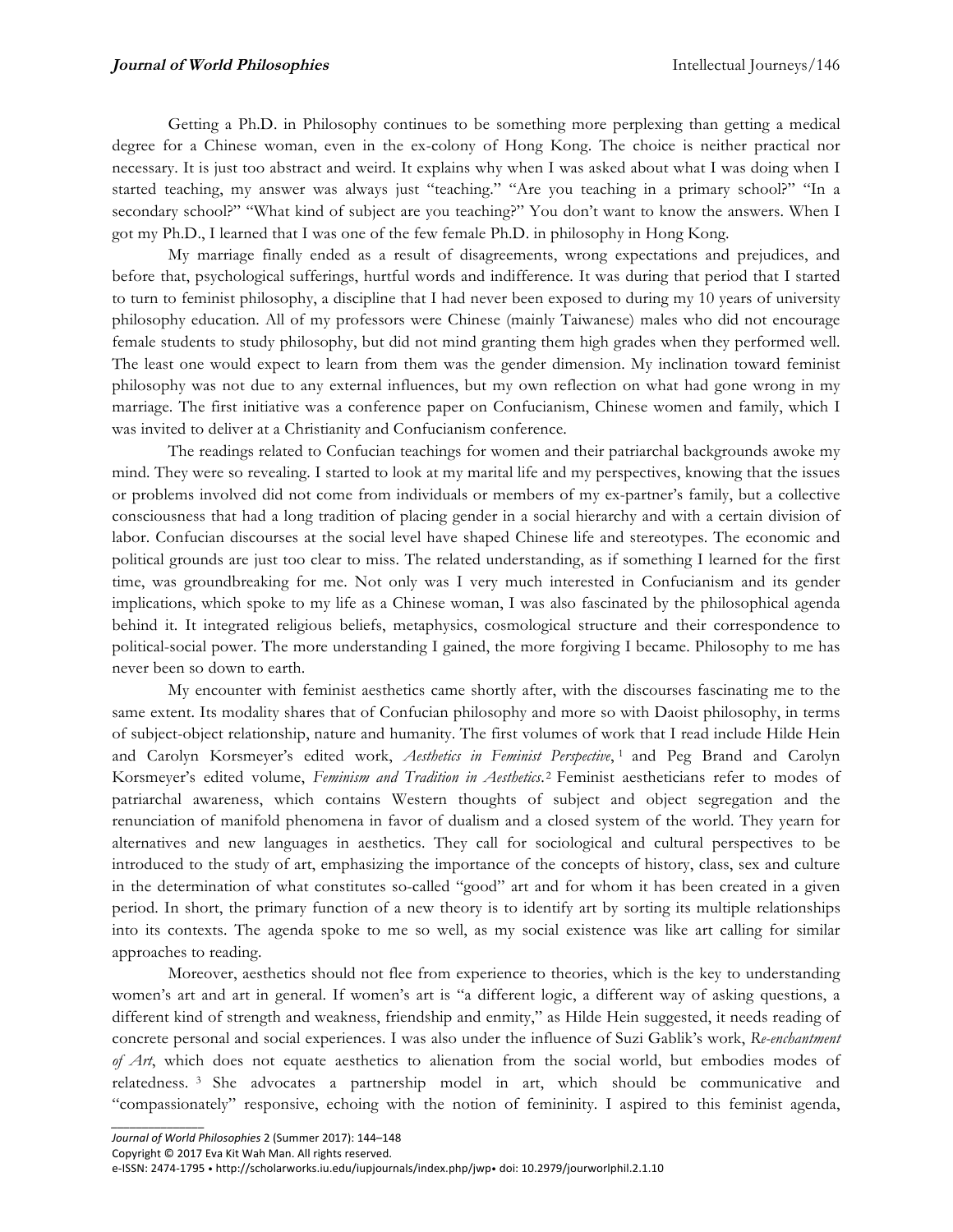promoting the relations between art, nature and life in the form of subject-to-subject relationships. I believed that aesthetic ideas should focus on bodily expressions rather than on pure concepts or speculations and that art should be evaluated according to its potential to promote a more effective, moral and satisfying life.

My life after divorce also demanded "a different logic, a different way of asking questions, a different kind of strength and weakness." I saw the pros and cons of my Confucian influences. Confucian governance turns to control and power, and forms a dualism of *yin* and *yang*, male and female and the five social relationships, which are between the emperor and minister, father and son, brother and brother, husband and wife, as also friend and friend respectively. Yet, at the philosophical level, it supposes harmonious relationships between subjects and objects and between Nature and humans. In this sense, it shares the modality of feminist aesthetics. I reflected seriously on Confucian metaphysical and ontological implications, which refer to in-depth religious beliefs in our integrated relationships with Nature or Heaven. These references are not just logical, theoretical inferences or pure speculations, but traditional convictions in the interaction and exchanges between humans and Nature. These are suggested in the mind and body practices that Confucius explicates through his teachings of music, and Mencius' later discussion on mind and body coherence. Confucian theories of art also target a social therapeutic model that feminist aestheticians advocate. All of these ideas were pillars in my later work in comparative studies. The more I explore, the more I learn about gender differences, think beyond gender in the social sense and seek solutions at the original source or at the metaphysical level.

Let me revisit another experience I had after my Ph.D. While I was writing my dissertation in June 1989, the June 4 massacre, during which the students' protests against the government in Beijing was suppressed by tanks and guns, causing hundreds of deaths, brought an aftershock. I migrated to Canada as a lot of Hong Kongers did, with the fear of Hong Kong being returned to China in 1997. I landed in Victoria, B.C., Canada as a new immigrant with my 4-year-old daughter. The inferiority complex, which arose as a stranger to a country whose mother tongue was not English and the isolation of being a new immigrant, a single mother, a graduate student, an Asian and a female were reinforced in a community and environment that I had difficulties engaging with. I lived in various forms of dualism: between citizenship and people in exile, being well established and being disorientated and Chinese culture and Western thoughts, etc. The disintegration experience later stimulated my keen interest in comparative studies, to inform findings of possible dialogues between different cultures, orientations, thinking and living paradigms. The first link I was thrilled to discover was the common agenda between feminist and Chinese philosophy.

As a liberal postgraduate I fought against Confucian gender norms and the social pressure exerted on me in my ex-marriage, as I was keenly aware of all of the rights-oriented traditions introduced in my early education in an ex-British colony. As mentioned above, my ex-husband's Chiu Chow community emphasized stereotypical gender relationships and the priority of community. I paid by living in anger and despair, facing all of the accusations that I received during my marriage. I gained a much better understanding and made reflective findings in feminist discourses and their conversations with Confucianism. I also contrasted their implications from the philosophical level to the social and political levels, which could be so different and contradictory.

Comparative studies are beneficial to people like me who live in hybrid, ex-colonial spaces. If comparative philosophy has been therapeutic for me, it is this statement that is telling: "Sometimes we can understand others just well enough to know that we don't understand them."4 Conducting comparative philosophy can be very difficult, not only because of the vast range of texts and their intellectual and historical contexts, but also because we tend to oversimplify and excessively contrast. Yet, the challenge is that discipline forces reflection on the most deeply entrenched and unquestioned assumptions of one's own traditions (*ibid*.). I have been so engaged in the critical practice that I have not asked myself why I still conduct research in comparative philosophy. Yet, this suggestion is telling—comparative philosophy is a

*\_\_\_\_\_\_\_\_\_\_\_\_\_\_\_*